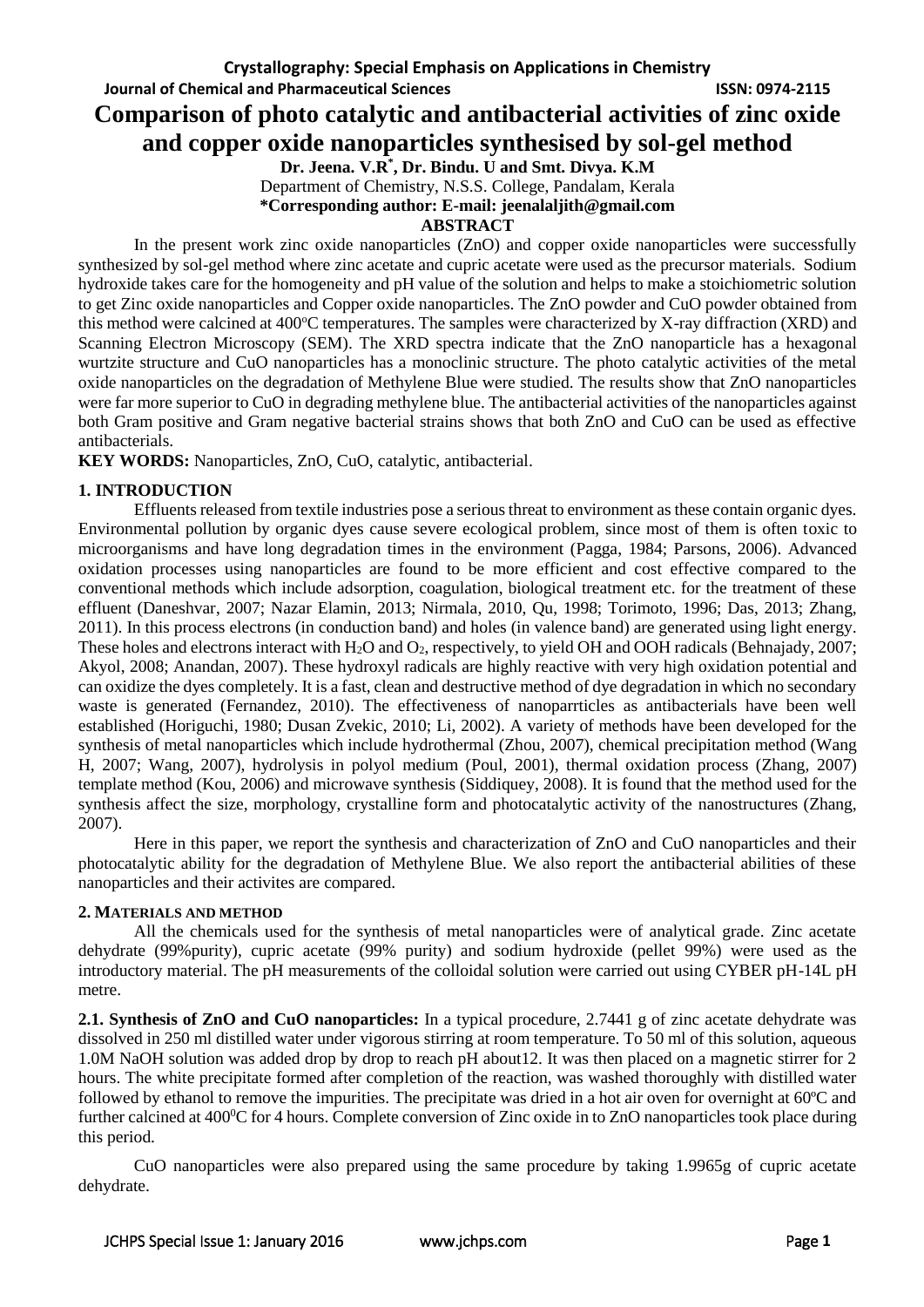#### **Crystallography: Special Emphasis on Applications in Chemistry**

### **Journal of Chemical and Pharmaceutical Sciences ISSN: 0974-2115**

**2.2. Characterisation of the nanoparticles:** The resulting products were analyzed by using X-ray diffraction (XRD) using Cu k  $\alpha$  radiation ( $\lambda$  = 1.5404 Å) and the overall morphology of the obtained ZnO and CuO powders were observed by Scanning Electron Microscope (SEM).

**2.3. Comparison of photocatalytic activities:** The photocatalytic activity of the two samples was followed by measuring the degradation of Methylene Blue (MB). A 5mg/L aqueous solution of methylene blue was prepared by dissolving 0.0012g of commercially purchased methylene blue in distilled water and made up to 250 ml in a standard flask. Catalytic reactions were carried out at room temperature in a sealed glass beaker containing 20 ml of aqueous solution of methylene blue as follows. 0.02g of the prepared catalysts (ZnO) was added to the dye solution, the mixture was allowed to react, a definite amount of solution was withdrawn, filtered and absorbance measurements were taken at every half an hour interval. The absorption at 664 nm was measured, and degradation of MB was calculated by noting the decrease in absorption at 664nm.

MB degradation (%) =  $(A_0-A)/A_0 x 100$ , where,  $A_0$  is the initial absorption of MB and A is the absorption of Methylene Blue at sampling time during the processing.

The same procedure was repeated with CuO nanoparticles.

**2.4. Comparison of antibacterial activities:**Antibacterial activities of the synthesised colloidal dispersions of nano particles of ZnO and CuO samples were carried out against Gram-positive (*Staphylococcus aureus)* and Gram-negative (*Escherichia coli)* bacterial strains using disc diffusion method. Finally their activities were compared. Nutrient agar was used as the medium for the preparation of pure cultures of bacteria for detecting antibacterial activity. Test organisms were collected from Institute of microbial Technology, microbial Type culture collection centre, (IMTECH), Chandigarh.(ATCC 25922,MTCC 96/ATCC 9144).

The bacterial strains were maintained on their respective medium in slants at 2-8°c. Muller Hinton Agar (MHA) medium was used for bacterial culture. MHA was prepared and sterilized at 121°c for 15 minutes. After sterilization required volume of the medium (20ml) was poured in the sterile petridishes and allowed to solidify. Sensitivity of the 0.1m ZnO and 0.1m CuO nano particles were tested for both Gram-positive (*Staphylococcus aureus*) and Gram-negative (*Escherichia coli*) bacterial strains that are resistant to a broad band of antibiotics excluding ampicillin. Dimethyl sulfoxide (DMS) was used as the negative control to compare the antibacterial activity in all experiments.

#### **3. RESULTS AND DISCUSSION**

ZnO nanoparticles synthesised as discussed above was obtained as white powder and CuO as black powder. The XRD pattern obtained for ZnO nanoparticles calcined at  $400^{\circ}$ C shows that ZnO (Fig 1) has hexagonal structure and CuO (Fig 2) has monoclinic structure. The intensities and positions of peaks are in good agreement with the reported values (JCPDS file No. 79-0208 for ZnO and JCPDS file No. 05-661 for CuO). The single phase sample formation was revealed from the absence of any impurity peaks. The crystallite size was calculated using the Scherrer formula,  $D = 0.9 \lambda / B \cos\theta$ , where  $\lambda$  is the wavelength of X-ray radiation. B is the full width at half maximum (FWHM) of the peaks at the diffracting angle θ. Crystallite size calculated by the Scherrer formula was found to be 27.6 nm for ZnO nanoparticles and 19.7nm for CuO nanoparticles.

The SEM images of the ZnO nanoparticles calcined at  $400^{\circ}$ C reveals rough surface morphology which consists of small aggregates of particles with sharp edges (Fig 3). The SEM data of CuO nanoparticles shows porous particle networks with almost spherical morphology (Figure 4). The morphologies of both the particles are suitable for improved catalytic activity.

Studies on the photocatalytic activity of the prepared ZnO and CuO samples on the degradation of Methylene Blue were carried out as discussed. The results shows that ZnO nanoparticles significantly affected the absorption spectra of Methylene Blue in an aqueous suspension solution with reduced Methylene Blue light absorbance and changed maximal absorption peak in a short time. It was found from the results that CuO has no catalytic activity for the photochemical degradation of methylene blue. This indicates that ZnO can photocatalytically degrade organic matter effectively. Figure 5 shows the graph % degradation plotted against time.

Figure 6 and 7, shows the zones of inhibitions. Table 1 presents the antibacterial effect of ZnO and CuO nanoparticles against *Staphylococcus aureus* and *Escherichia Coli*. The results show that ZnO nanopaticles show good antibacterial activity against gram negative *E.coli* and CuO shows good activity for the grampositive *S.aureus*.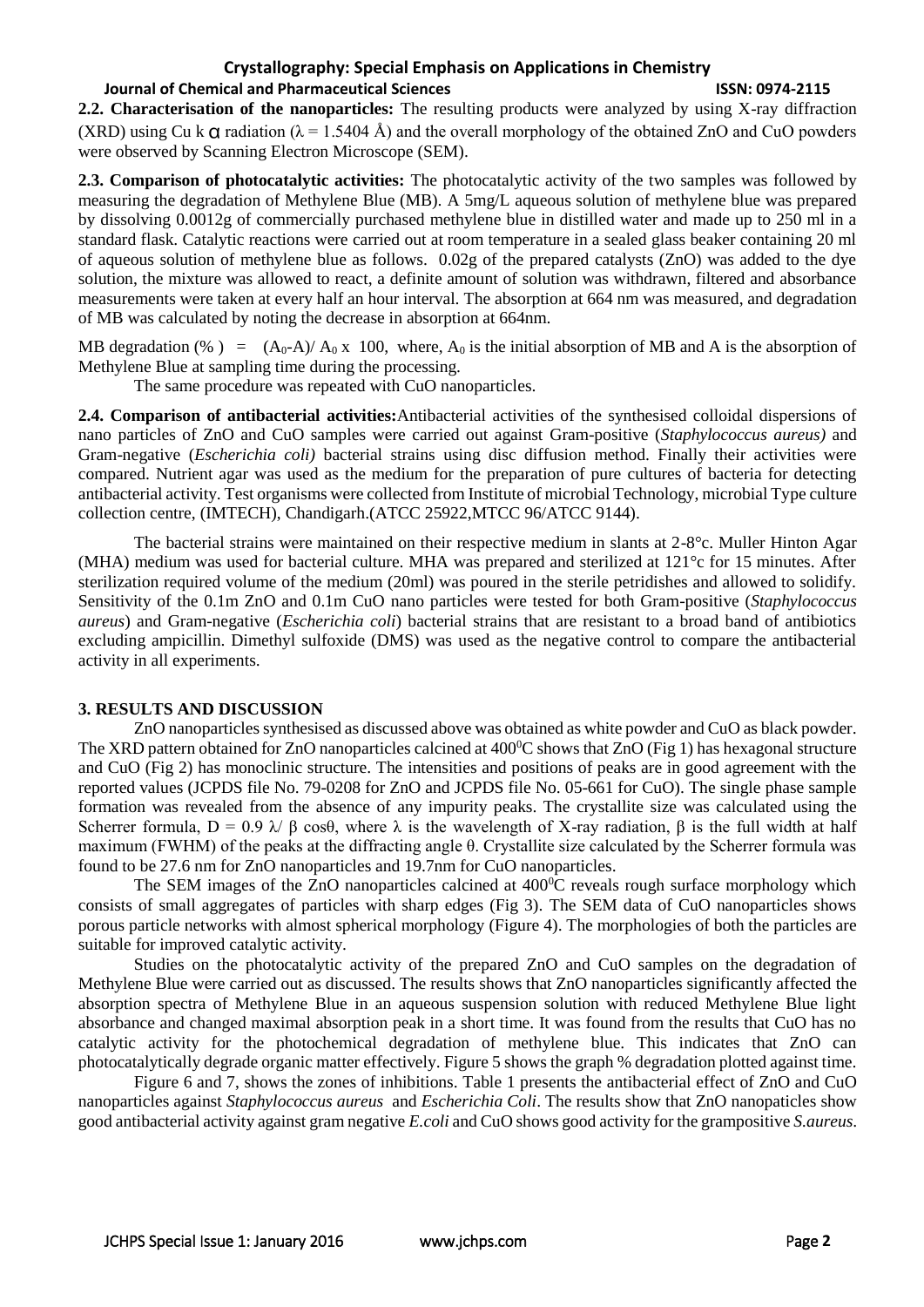# **Crystallography: Special Emphasis on Applications in Chemistry Journal of Chemical and Pharmaceutical Sciences ISSN: 0974-2115**





 $10<sup>1</sup>$ 

Figure1: Wide angle XRD patterns of ZnO nanoparticles Figure 2: Wide angle XRD patterns of **calcined at 400<sup>°</sup>C CuO nanoparticles** 







**Figure 3: SEM image of ZnO nanoparticles**

**Figure 4: SEM image of CuO nanoparticles**

**Fig 5. Comparison of the photocatalytic activities of the ZnO and Cuo nanoparticles**

**Table 1: Antibacterial effects of ZnO and CuO nanoparticles.**

| <b>Sample</b> | Organism  | Zone of inhibition (mm) Diameter) |
|---------------|-----------|-----------------------------------|
| ZnO           | S. aureus |                                   |
|               | E.coli    |                                   |
| CuO           | S. aureus |                                   |
|               | E.coli    |                                   |
| Control       | S. aureus |                                   |
|               | E.coli    |                                   |



**Fig 6 and 7 : Zones of inhibition**

# **4. CONCLUSION**

From the studies it is concluded that the nanostructured ZnO particles exhibits excellent photocatalytic activity and can be considered as a promising photocatalyst for treatment of dye effluents. Also Antibacterial activity experiments performed on the two microorganisms clearly demonstrated the higher effectiveness of ZnO nanoparticles for Gram negative bacteria and CuO nanoparticles for Gram positive bacteria. Due to the intense antibacterial, nontoxic nature and other noble properties the ZnO and CuO nanoparticles, these can be used in food nanotechnology as a food preservation material.

# **REFERENCES**

Akyol A, Bayramoglu M, The degradation of azo dye in a batch slurry photocatalytic reactor, Chem Eng Proc 47(12), 2008, 2150–2156.